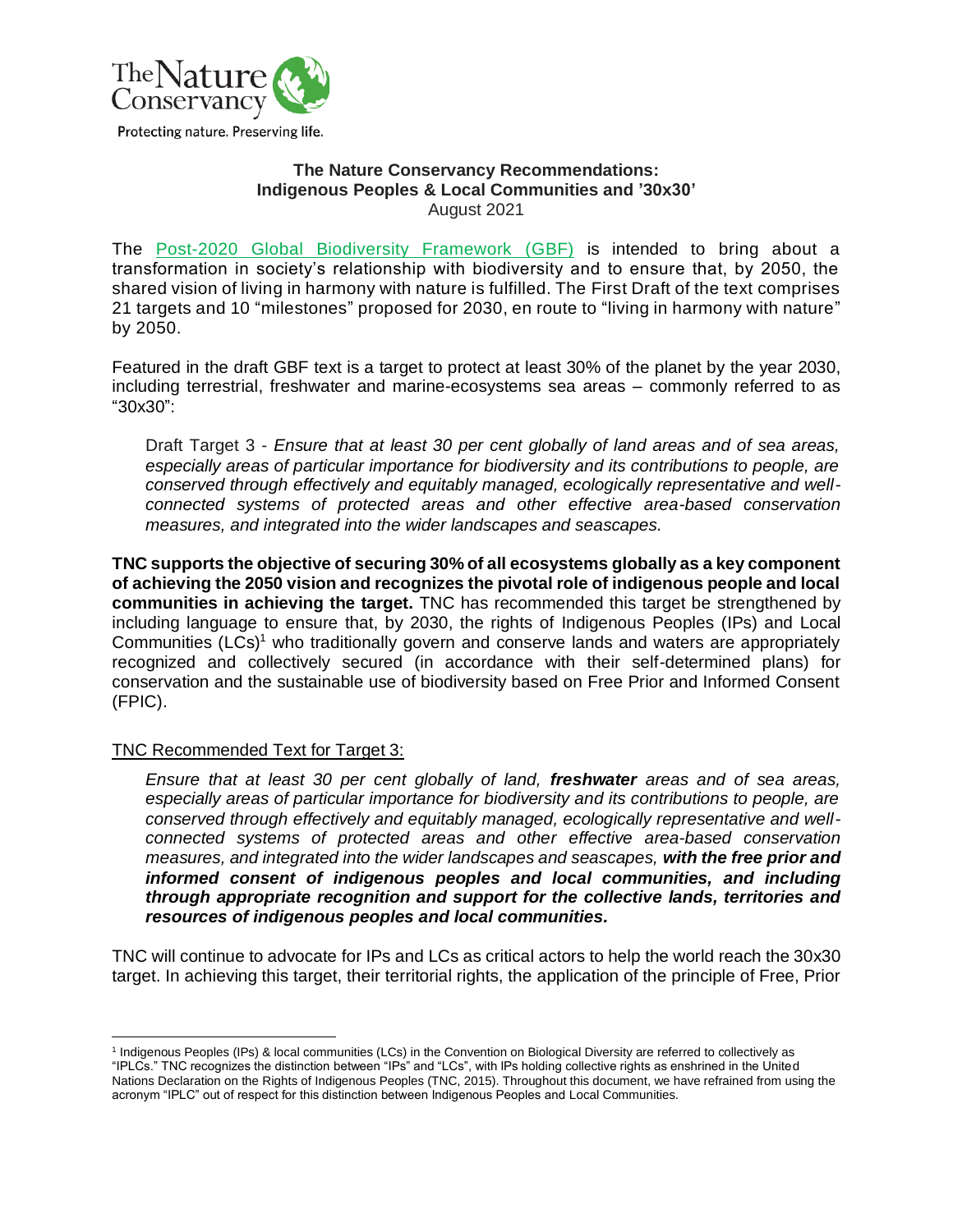and Informed Consent (FPIC), and Indigenous Peoples' right to self-determination must respected and guaranteed.

**Indigenous Peoples and Local Communities – Key Actors in Achieving 30x30**  Explicitly recognizing Indigenous Peoples and Local Communities for their outsized roles in protecting and conserving nature should be the foundation for 30x30.

Science has shown that IPs and LCs are the de facto, and in some cases *de jure*, stewards of some of the most biologically diverse lands, freshwater and marine areas across the globe. The "Territories of Life" technical report<sup>2</sup> presents key evidence for the role of Indigenous Peoples and Local Communities in biodiversity conservation. Highlights include<sup>3</sup>:

- 33% of global land is owned or governed by Indigenous Peoples and Local Communities via *de jure* and customary arrangements.
- At least 36% of global areas within Key Biodiversity Areas (KBAs) coincide with Indigenous Peoples and Local Communities lands.
- At least 17.5% of global lands have these 3 characteristics: (1) high ecological integrity, (2) fall within Indigenous Peoples and Local Communities estate, but (3) outside Protected Areas (PAs) not governed by Indigenous Peoples and Local Communities.

These findings demonstrate that safeguarding IPs and LCs stewardship of their lands, through rights recognition and other enabling conditions, is essential to meeting the vision and goals described in the GBF. TNC is firmly grounded in a *[rights-based approach to conservation](https://www.nature.org/en-us/about-us/who-we-are/how-we-work/community-led-conservation/?tab_q=tab_container-tab_element_1414665003)*, consistent with UN Human Rights standards such as the United Nations Declaration on the Rights of Indigenous Peoples and ILO 169.

## **Facilitating a Rights-Based Approach to Indigenous Peoples and Local Communities in 30x30**

TNC believes that the GBF can facilitate recognition and inclusion of IPs and LCs lands, territories, waters and resources in two important ways when considering protected areas or Other Effective [Area-Based] Conservation Measures (OECMs) <sup>4</sup> as options:

**1) National governments should formally recognize Indigenous Peoples' and Local Communities FPIC when working towards a collaborative protected areas model, as an initial step towards integrating those areas into formal networks of protected areas.**

This would entail land titling and regularization, based on national context and legal frameworks. Climate change mitigation initiatives, such as REDD+ (reducing emissions from deforestation and forest degradation in developing countries)<sup>5</sup> have provided entry points for dialogues around rights recognition in many tropical forest countries. In countries like Indonesia, Panama and Peru, debates surrounding REDD+ opened critical spaces to address rights recognition and tenure security, which in turn resulted in specific actions and initiatives to secure Indigenous Peoples

<sup>2</sup> ICCA Consortium. 2021. Territories of Life: 2021 Report. ICCA Consortium: worldwide. Available at: report.territoriesoflife.org

<sup>3</sup> Per communication with Michael Looker and Brandie Fariss. *A Technical Report on the State of Indigenous Peoples' and Local Communities' Lands: Their contributions to global biodiversity conservation and ecosystem services, threats to these efforts, and recommendations toward a call to action.* World Wide Fund for Nature International and Partners (including TNC): Gland, Switzerland (Corrigan et al.) June 2021.

<sup>4</sup> OECMs" are currently defined as *a geographically defined area other than a Protected Area, which is governed and managed in ways that achieve positive and sustained long-term outcomes for the in situ conservation of biodiversity, with associated ecosystem*  functions and services and where applicable, cultural, spiritual, socio–economic, and other locally relevant values. (CBD Decision 14/8). For IPs and LCs there are two key categories: Category V: *Protected Landscape/Seascape* and Category: VI: *Protected area with sustainable use of natural resources.* https://www.iucn.org/theme/protected-areas/about/protected-area-categories.

<sup>5</sup> https://redd.unfccc.int/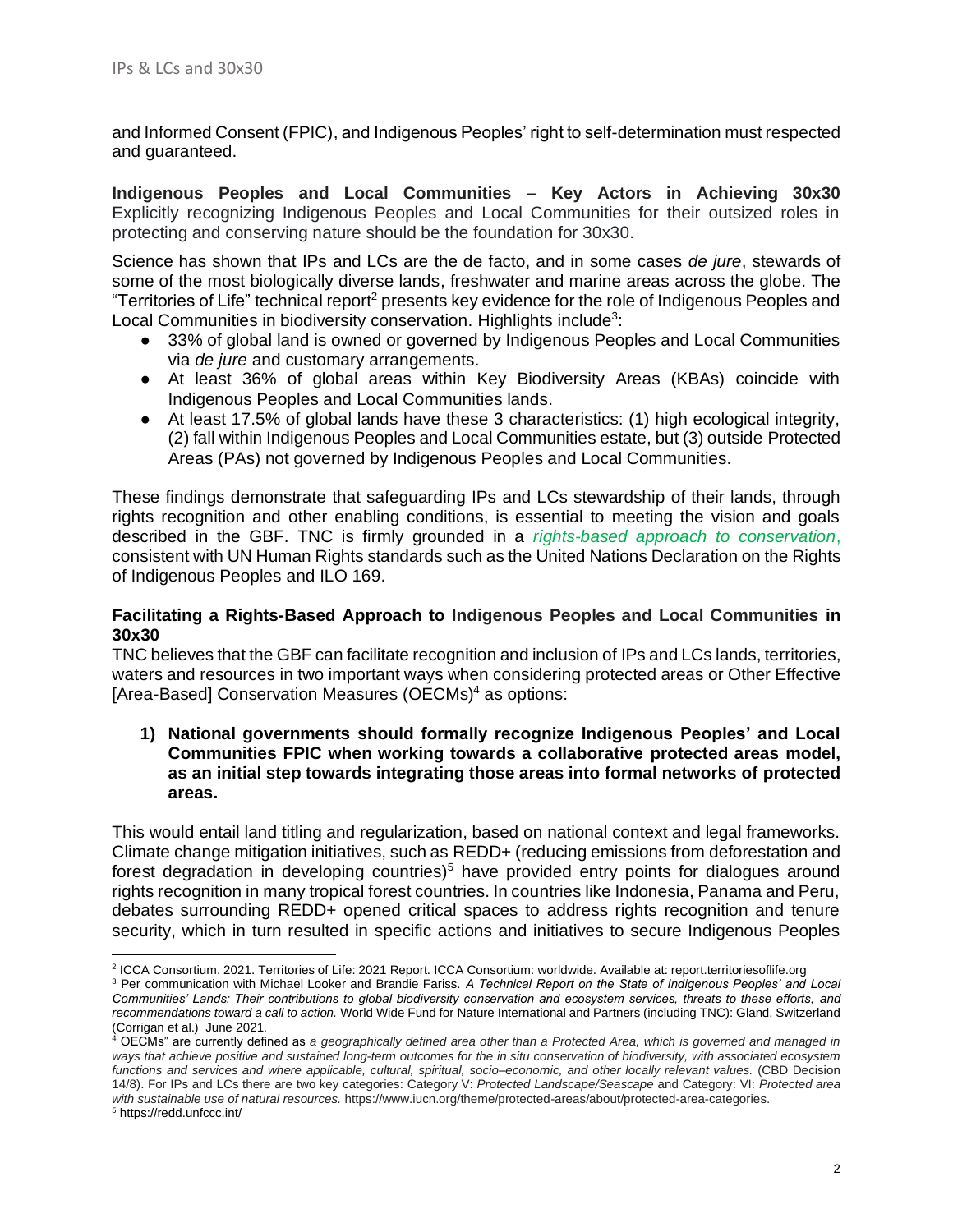and Local Communities rights within national REDD+ programs<sup>6</sup>. More robust language, referencing rights recognition as a key implementation pathway for the GBF, could build upon or catalyze increased ambition for land rights recognition in the context of biodiversity conservation.

There is also an important economic case to be made for rights recognition which may be used to raise ambition among CBD Parties to formalize de facto or customary rights to Indigenous Peoples and Local Communities lands<sup>7</sup> as part of national biodiversity strategy and action plans. Recent research has demonstrated that recognizing Indigenous Peoples and Local Communities land resource rights is a cost-effective measure for biodiversity conservation. A key finding of the recent analyses by Rights and Resources Initiative (RRI) estimates the cost of recognizing tenure rights of Indigenous Peoples and Local Communities as less than 1% of the costs of resettling populations from biodiversity hotspots, estimated somewhere between US\$4 trillion and US\$5 trillion<sup>8</sup>. Related analyses<sup>9,10</sup> have found that land titling enables forest conservation within Indigenous Peoples and Local Communities lands, supporting their economic arguments of land titling as a cost-effective tool for climate change mitigation.

### **2) For national governments to formally recognize ICCAs/Territories of Life as OECMs – with Indigenous Peoples' and Local Communities' FPIC – that can contribute to achieving national and global targets established in the GBF.**

Greater clarity around the definition of OECMs has the potential to achieve dual objectives of advancing recognition of IPLC rights in conjunction with increasing the area under protection to achieve Target 3 of the GBF and 30x30 agenda. Belle et al.<sup>11</sup> recently published a typology framework for area-based conservation that can serve as guidance in clarifying area-based conservation types. They propose three categories: Type A are areas dedicated to, and/or achieving, the conservation of nature, such as those formally recognized as protected areas and OECMs, which may include Indigenous territories and community lands. Type B are areas subject to specific governance and/or management relevant to the conservation of nature. Like OECMs, area-based conservation units such as Indigenous and Community Conservation Areas (ICCAs)<sup>12</sup> may fall under Type B, where their central objective may align with conservation goals; however, conservation may not be their primary goal. The third category, Type C, refers to areas identified as priorities for the conservation of nature, for example Important Bird Areas, KBAs, etc. OECMs are not yet widely reported World Database of Protected Areas (WDPA).

<sup>6</sup> White, D. (2013). A perfect storm? Indigenous rights within a national REDD+ readiness process in Peru. Mitig. Adapt. Strat. Glob. Change 19, 657–676. doi: 10.1007/s11027-013-9523-6; Astuti, R., and McGregor, A. (2015). Governing carbon, transforming forest politics: a case study of Indonesia's REDD+ Task Force. Asia Pacific Viewpoint 56, 21–36. doi: 10.1111/apv.12087; Holmes, I., Potvin, C., and Coomes, O. (2017). Early REDD+ implementation: the journey of an indigenous community in Eastern Panama. Forests 8:67. doi: 10.3390/f8030067; Fay, C., and Denduangrudee, H.-M. S. (2018). An Uneven Path Toward Rights and REDD+ in Indonesia. Washington, DC: Center for Global Development. Retrieved from: https://www.cgdev.org/sites/default/files/uneven-pathtoward-rightredd-indonesia.pdf

<sup>&</sup>lt;sup>7</sup> There may be contexts in which Indigenous Peoples and Local Communities no longer exercise customary rights to lands (e.g. in cases for historic forced removals) and so other types of institutional arrangements or forms for rights recognition could be contemplated.

<sup>8</sup> Based on data from Peru, Indonesia, India, Nepal and Liberia. They estimate between 1.2 and 1.5 billion people "living in unprotected important biodiversity conservation areas".

<sup>9</sup> Blackman, A., Corral, L., Lima, E. S., & Asner, G. P. (2017). Titling indigenous communities protects forests in the Peruvian Amazon. *Proceedings of the National Academy of Sciences*, 114 (16), 4123-4128.

<sup>10</sup> Baragwanath, K., & Bayi, E. (2020). Collective property rights reduce deforestation in the Brazilian Amazon. *Proceedings of the National Academy of Sciences*, *117*(34), 20495-20502.

<sup>&</sup>lt;sup>11</sup>Belle, E. M., Bingham, H. C., Bhola, N., Dudley, N., Stolton, S., & Kingston, N. (2020). Short Communication towards a Typological Framework for Area-based Conservation. PARKS, 26, 129.

<sup>&</sup>lt;sup>12</sup> Indigenous and Community Conserved Area (ICCAs) are areas in which there are close associations between indigenous people or a local community and a specific territory or natural resources.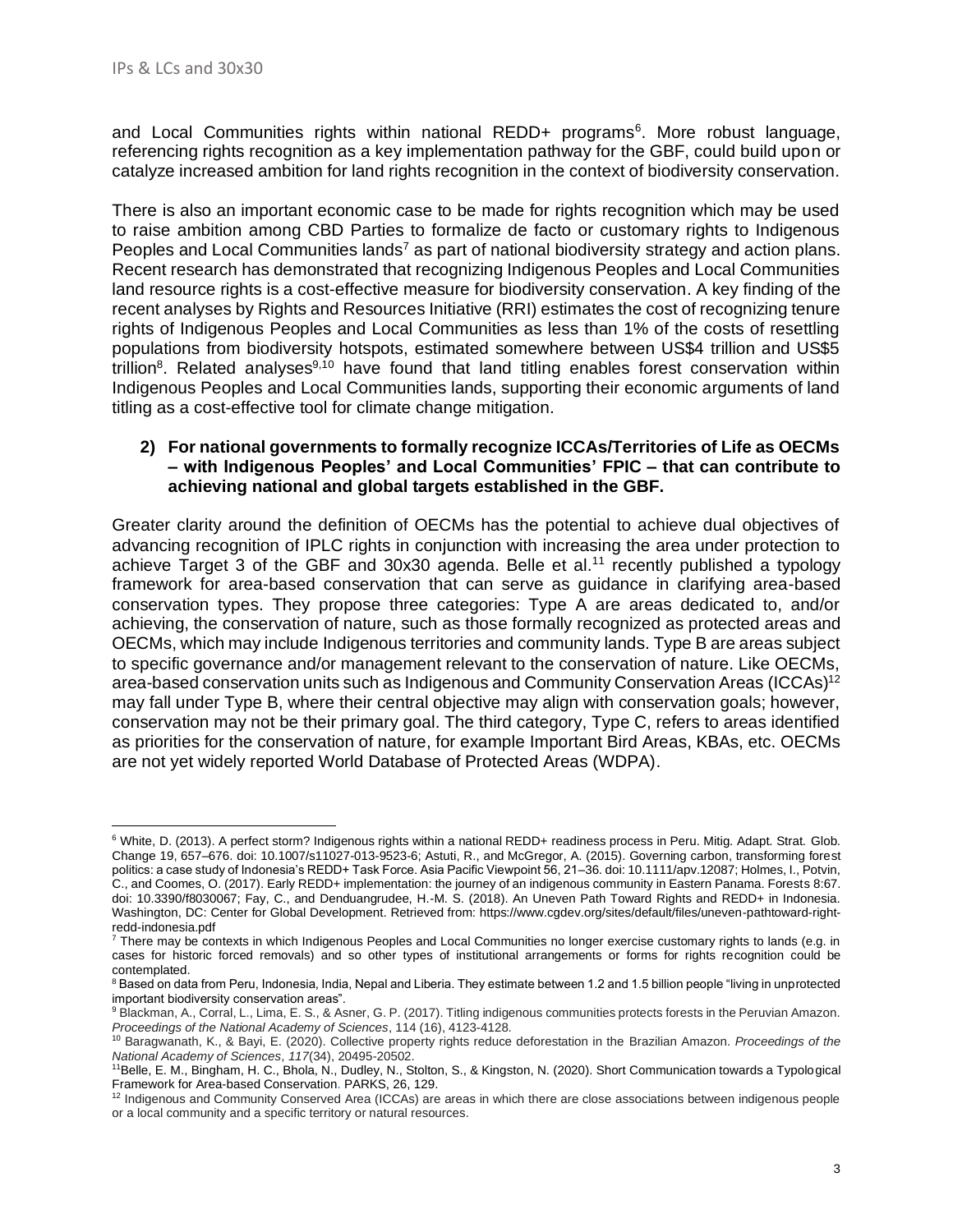TNC supports efforts through the World Commission on Protected Areas (WCPA) Task Force on OECMs to develop tools and guidelines for recognizing and reporting OECMs. Research is needed on how to meet the criteria of demonstrated or expected in situ conservation of biodiversity described in the Guidelines. Advancing this work by conducting a systematic review of OECMs in a country or a region and demonstrating that they are suitable for inclusion in the WDPA as OECMs, such as in Mongolia or Kenya would be a useful path forward.

## **TNC's Strong Voices, Active Choices: Practitioner Framework**

In accordance with our *Strong Voices, Active Choices: TNC's Practitioner Framework to Strengthen Outcomes for People and Nature*<sup>13</sup>, TNC will work to create and support opportunities for IPs and LCs to play a stronger role in natural resource decision-making and management. Specifically, TNC supports:

- Recognition and enforcement of rights to and responsibility for territories and resources,
- Strengthening local leadership and capacity for managing territory and resources,
- Effective multi-stakeholder platforms for decision-making, and
- Environmentally sustainable and culturally aligned economic development.

To truly implement a meaningful 30x30 this must be done with proactive engagement with IPs and LCs and *their* consideration of ecological, cultural and economic factors. TNC believes that transformative change requires the foregrounding of Indigenous Peoples and Local Communities' rights and agency in biodiversity policy.

#### **Indigenous Peoples and Local Communities concerns around 30x30**

TNC recognizes that Indigenous Peoples' and Local Communities' past experiences with areabased conservation has resulted in legitimate concerns around 30x30. Protected areas traditionally operating under a fortress model<sup>14</sup> of conservation have often excluded IPs and LCs, denied them access to traditional use, or been responsible for even more significant human rights violations. Therefore, conservation and management efforts led by Indigenous Peoples and Local Communities should receive strict and enforced safeguards to ensure their rights are upheld and their customary sustainable use - including activities such as customary hunting, fishing and gathering practices – are not criminalized.

The designation of their managed areas as OECMs has raised similar concerns that a formal recognition as such for conservation could infringe on their rights, or that engaging with global conservation processes might erode self-determination through the imposition of external world views. While some of TNC's IPs and LCs partners have engaged in successful protected areas models— and we expect others will welcome the recognition of their lands, territories and waters as OECMs—we respect that other Indigenous Peoples and Local Communities may reject these current area-based mechanisms. TNC commits to working to understand and support a more workable classification model to credit and track the contributions of IPs and LCs territories to biodiversity and climate outcomes.

<sup>13</sup> The Nature Conservancy, 2018. *STRONG VOICES, - ACTIVE CHOICES - TNC's Practitioner Framework to Strengthen Outcomes for People and Nature*, The Nature Conservancy. Retrieved from [https://policycommons.net/artifacts/1585449/strong](https://policycommons.net/artifacts/1585449/strong-voices/2275218/)[voices/2275218/](https://policycommons.net/artifacts/1585449/strong-voices/2275218/) on 18 Aug 2021. CID: 20.500.12592/w1cmcg

https://www.ohchr.org/Documents/Issues/Environment/SREnvironment/ Geneva-Climate-Nature-en.pdf